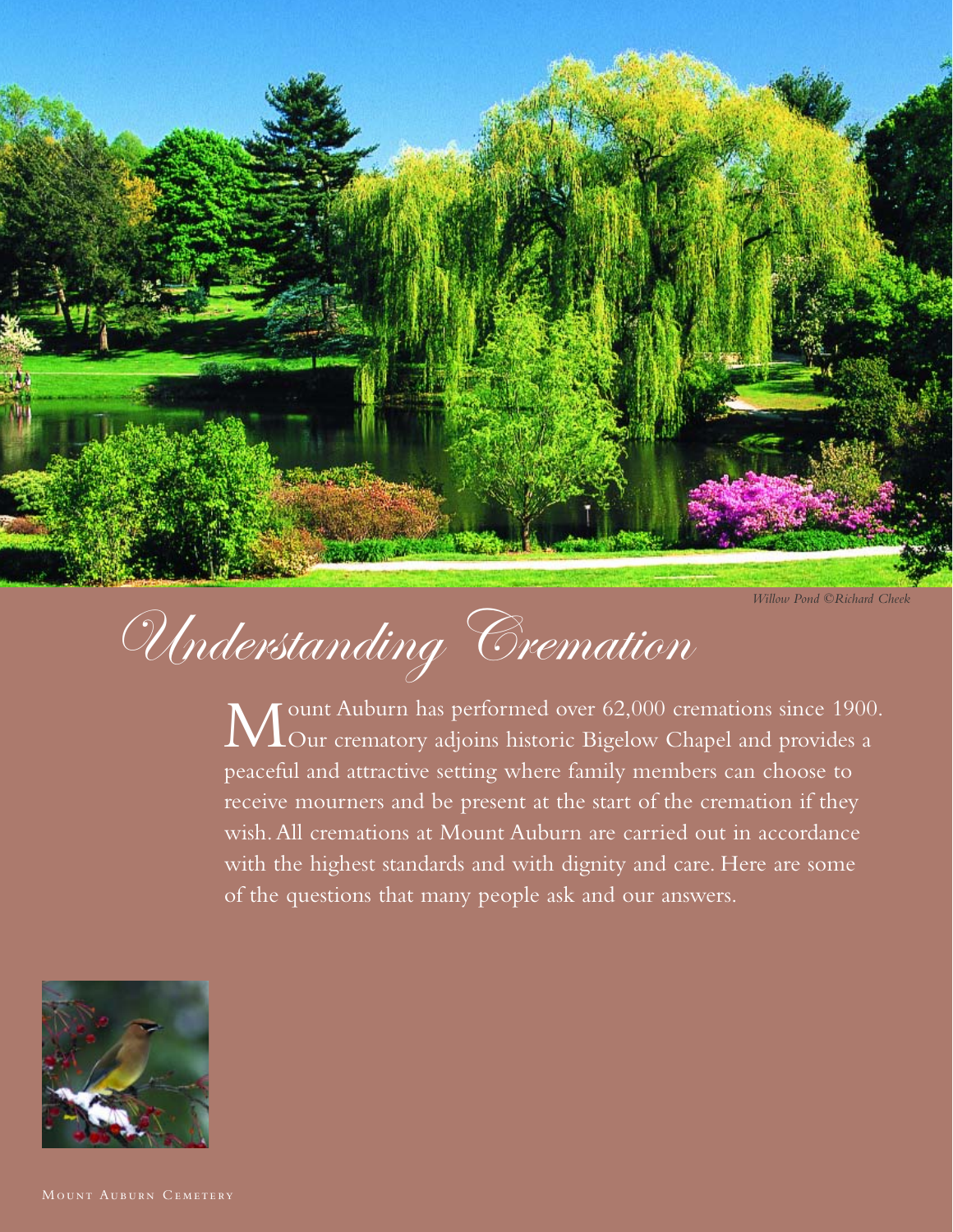

## *What is cremation?*

Cremation is the process by which human remains are reduced to bone fragments – **not ashes** – by heat and evaporation.The container holding the body is placed in a specially designed combustion chamber called a retort where the cremation occurs.At the end of the cremation, the bone fragments are taken out of the retort and reduced to a uniform size by mechanical means, any recognizable metal from any prostheses or the container having been removed. Depending upon the size of the body, there are approximately six to nine pounds of bone fragments left after the cremation. Each cremation is done individually and carefully to ensure correct identification.Throughout the process, the remains are handled with dignity and respect. Cremation is a simple, clean, affordable and dignified process that is increasingly gaining in popularity.Approximately 31% of those who died in Massachusetts in 2006 were cremated

#### *Are funeral arrangements different when cremation is chosen?*

Not necessarily.The same options available to those choosing casket burial are open to those choosing cremation.A wake and funeral with the body present in a casket may be held prior to cremation, or a memorial service without the body may be held either before or after cremation. Either service may be as simple or formal as desired.A practical benefit of cremation is that it gives you the opportunity to plan a memorial service and burial for the most convenient time, which can be some time after a death. Cremation also gives you the option of dividing the remains for scattering and/or burial in more than one location. No matter what your beliefs and wishes, Mount Auburn will do our best to carry them out. In all cases cremation offers you the opportunity to put your loved one to rest with care, dignity and respect.

### *May the cremation be witnessed?*

Yes.Arrangements may be made ahead of time to have a limited number of people present when the container with the body is placed in the cremation chamber (or retort) and the cremation is initiated. Cremation takes about three hours. Some people prefer to stay in the chapel next door or walk in the grounds during the cremation.

# *Do all religions approve of cremation?*

Many religions approve of cremation and view it as an individual choice. Mount Auburn does all we can to accommodate the customs of all religions related to cremation.

# *Is a funeral director required?*

No.Those wishing to care for their own dead may do so.Written guidelines issued by the Massachusetts Department of Public Health and Mount Auburn are available at the Cemetery Office. Most people, however, prefer to engage the services of a licensed professional to transport the remains from the place of death to Mount Auburn and complete all the documents required for cremation. Mount Auburn is not able to provide this transportation service.A funeral director is able to remove any pacemaker or other similar medical implant which is required to be removed prior to the body being brought to the crematory as these may explode during cremation.Any personal effects must also be removed, as they will be destroyed during cremation.

# *Is embalming or other preparation required?*

No. But if there is to be a funeral service with a public visiting period (a wake) prior to cremation, embalming is often desirable for aesthetic and sanitary reasons.Also, if the body is to be transported by common carrier across state or national borders before cremation, embalming may be required, depending upon local laws.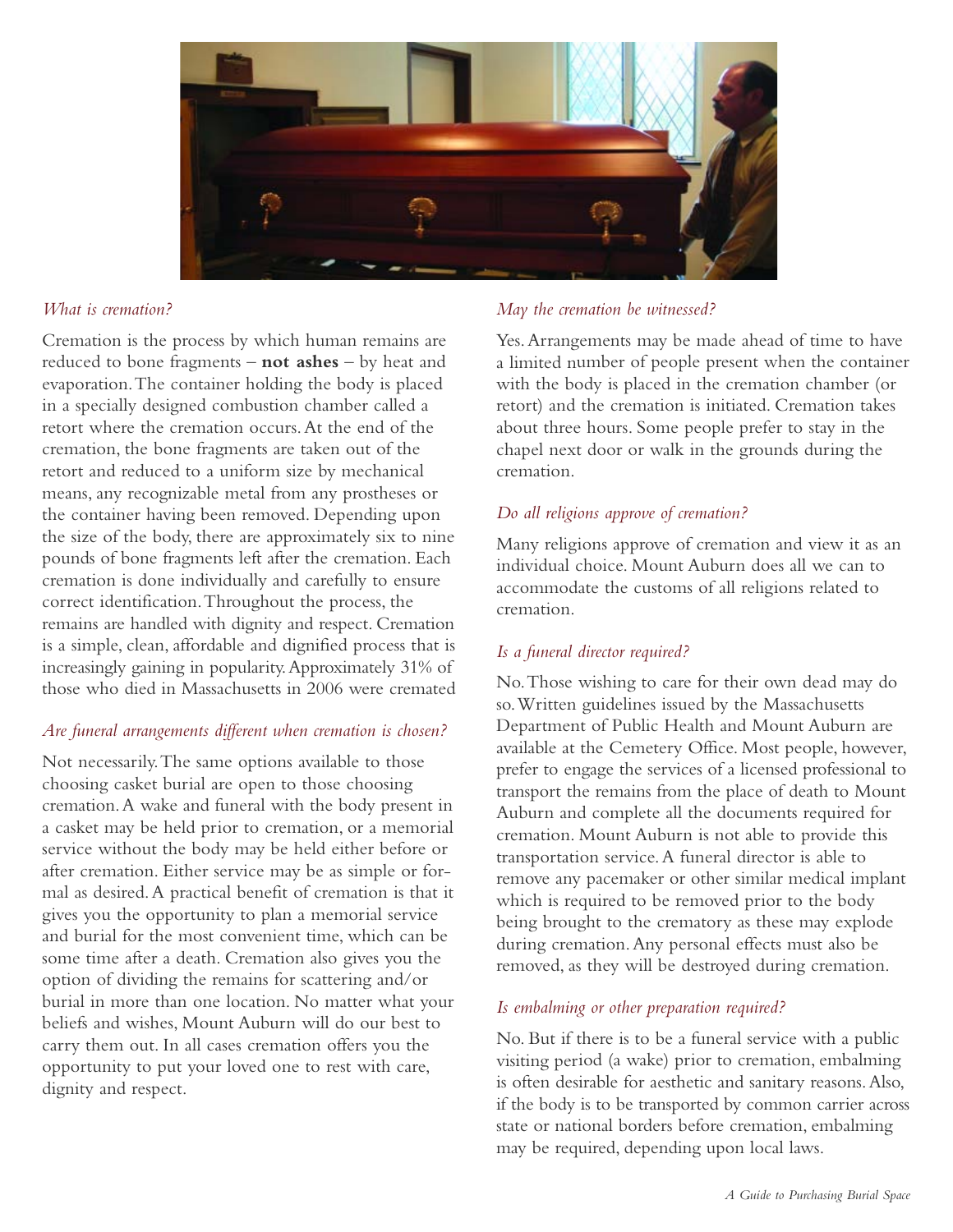

*Ceramic urn*



## *Is a casket required?*

No. Crematories do require that the body be enclosed in a rigid container made of combustible material, but there are many options ranging from the simplest to the most elaborate. At Mount Auburn the body is cremated in the same container in which it arrives, and the staff does not open the container except as required by the medical examiner.We do, however, remove handles and other non-combustible parts of the container.

#### *Is cremation carried out right after death?*

Massachusetts law requires a 48-hour waiting period after death before a cremation can be performed, except when otherwise approved by the medical examiner in cases of infectious disease. Once all the necessary paperwork has been received by the Cemetery, the cremation takes place as soon as scheduling permits.

#### *What certificates or other paperwork are required?*

A death certificate is required, issued by the attending or other certified physician.A copy must be filed with the city or town in which the death occurs in order to obtain a burial permit, which authorizes transportation of the body.The burial permit must be filed with Mount Auburn prior to cremation.The medical examiner's certificate must also be filed with the Cemetery prior to cremation.A funeral director usually works with the Mount Auburn staff to ensure that all the necessary documents are obtained.A cremation order authorizing the cremation must be signed by the person having legal custody of the remains, which is usually the surviving spouse or children, or a sibling, or the parent(s) of a child.

#### *What happens to the cremated remains after cremation?*

Cremation is not the end of the process.At Mount Auburn the cremated remains are placed in a cardboard box acceptable for burial and are returned to the person signing the cremation authorization or to the funeral director.We strongly encourage families to arrange for the placement of cremated remains in a permanent site, such as a cemetery. Often people choose to scatter cremated remains but discover later that they would have preferred a burial site to which they could return and which future generations could visit.At Mount Auburn we offer many options, including burial in the ground or placement in an indoor niche or outdoor crypt.We also offer a variety of containers (urns) and families can also choose to pour the cremated remains directly into the earth.And some decide to scatter some of the remains and put the rest in Mount Auburn with a permanent memorial.